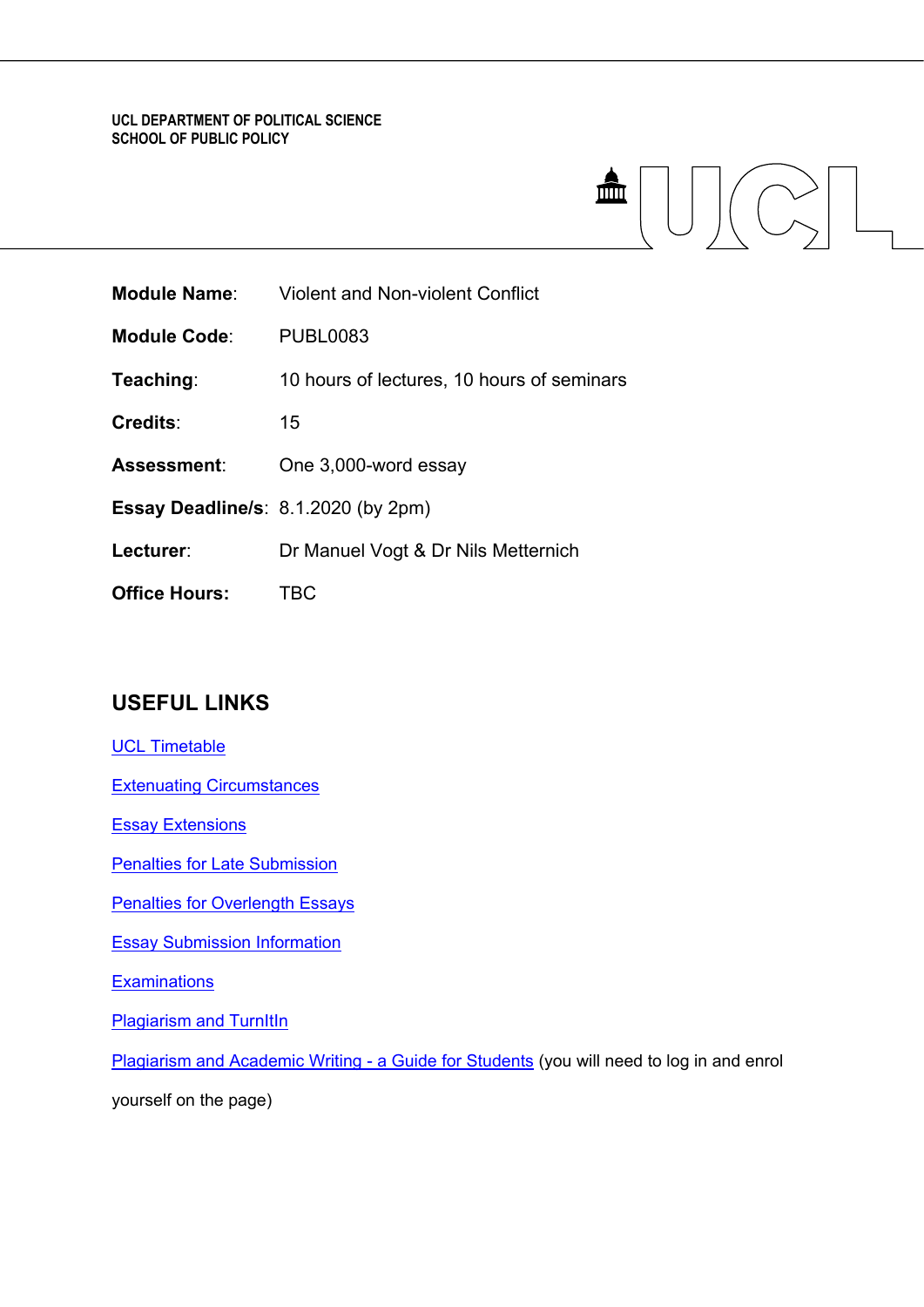# **Overview and Objectives**

The module introduces students to the major themes and debates in the study of conflict processes with a focus on non-state actors, their interactions with states, and their impact on international security. It surveys a range of issues, including the causes and management of civil wars, violence against civilians, individual participation in political contention, as well as post-conflict economic, political, and social reconstruction. In addition, the module covers the causes and impact of nonviolent challenges to state authority.

# **Module Aims**

- To introduce students to a range of theoretical and empirical scholarship on nonstate actors in violent and non-violent conflict.
- To familiarize students with the conflict management options of contemporary policymakers in the field of security in their interactions with state and non-state actors.
- To equip students with the conceptual and theoretical tools to critically assess existing theories and apply them to concrete real-world problems.
- To provide students with the analytical and methodological skills to develop and further their own independent theoretical reasoning.

# **Module Objectives**

By the end of the module, students should have a good overview of the literature on non-state actors, their interactions with states in political conflicts, as well as the main security issues that such actors present to contemporary policymakers.

- They will have acquired a set of conceptual and methodological tools that can be used to empirically analyze the causes of both violent and non-violent political contention.
- They will have familiarized themselves with the processes of conflict escalation, the individual, organizational, and societal roots of grievances and mobilization, as well as the mechanisms of conflict management and resolution.
- They will be equipped to conduct independent empirical research on security issues posed by non-state actors and their interactions with states.

# **Communication**

The classroom is the best place to raise questions which are relevant for everybody in the class. The best time to ask short questions that might not be relevant for everybody is after class. The office hours should be dedicated to discuss more indepth questions and your research project. Unlike other modes of communication, this face-to-face setting allows for interactive discussions, including the possibility to ask questions of clarification. Given these clear advantages, we will not reply to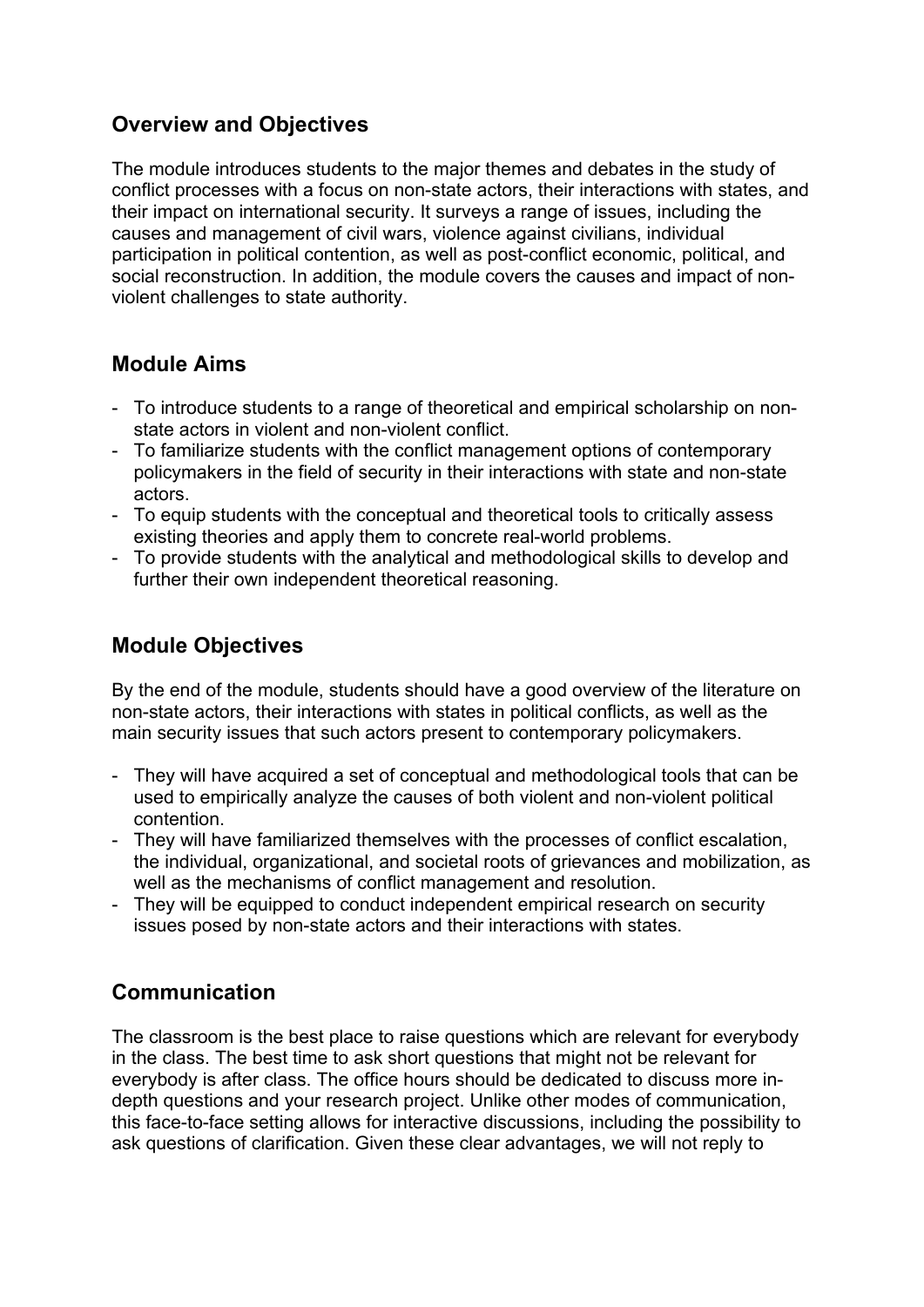emails with issues that could be resolved (1) in class, (2) after class, or (3) during office hours.

# **Schedule**

# **Week 1. The Concepts: Non-state Actors, Conflict, and How We Analyze Them**

- Definitions: who are the relevant actors?

- Definitions: what do we mean by violent and non-violent conflict?

- Analysis: the scientific study of conflict processes

### *Required readings:*

Cederman, Lars-Erik, and Manuel Vogt. 2017. "Dynamics and Logics of Civil War." *Journal of Conflict Resolution* 61(9): 1992-2016.

Chenoweth, Erica, Evan Perkoski, and Sooyeon Kang. 2017. "State Repression and Nonviolent Resistance." *Journal of Conflict Resolution* 61(9): 1950-1969.

Kalyvas, Stathis N. 2006. *The Logic of Violence in Civil War*. Cambridge: Cambridge University Press. Pp. 1-31.

### *Additional literature:*

Sambanis, Nicholas. 2004. "What Is Civil War?: Conceptual and Empirical Complexities of an Operational Definition." *Journal of Conflict Resolution* 48(6): 814-858.

Blattman, Christopher and Edward Miguel. 2010. "Civil War." *Journal of Economic Literature* 48(1): 3- 57.

Tilly, Charles. 2004. "Terror, Terrorism, Terrorists." *Sociological Theory* 22(1): 5-13.

Shapiro, Jacob N. 2012. Terrorist Decision-Making: Insights from Economics and Political Science. *Perspectives on Terrorism* 6(4-5): 5-20.

Walzer, Michael. 2002. "Five Questions about Terrorism." *Dissent* 49(1): 1-9.

Valentino, Benjamin A. 2014. "Why We Kill: The Political Science of Political Violence against Civilians." *Annual Review of Political Science* 17: 89–103.

Findley, Michael G., and Joseph K. Young. 2012. "Terrorism and Civil War: A Spatial and Temporal Approach to a Conceptual Problem." *Perspectives on Politics* 10(02): 285-305.

Bulutgil, H. Zeynep. 2015. "Social Cleavages, Wartime Experience, and Ethnic Cleansing in Europe." *Journal of Peace Research* 52 (5):577-590.

Mazower, Mark. 2002. "Violence and the State in the Twentieth Century." *American Historical Review* 107(4): 1158-1178.

Chaliand, Gérard and Arnaud Blin. 2016. "Lenin, Stalin, and State Terrorism." In C. Gérard and A. Blin (eds.): *The History of Terrorism: From Antiquity to ISIS*. Berkeley, CA: University of California Press. Pp. 197-207.

Owens, Peter B., Yang Su, and David A. Snow. 2013. "Social Scientific Inquiry Into Genocide and Mass Killing: From Unitary Outcome to Complex Processes." *Annual Review of Sociology* 39(1): 69- 84.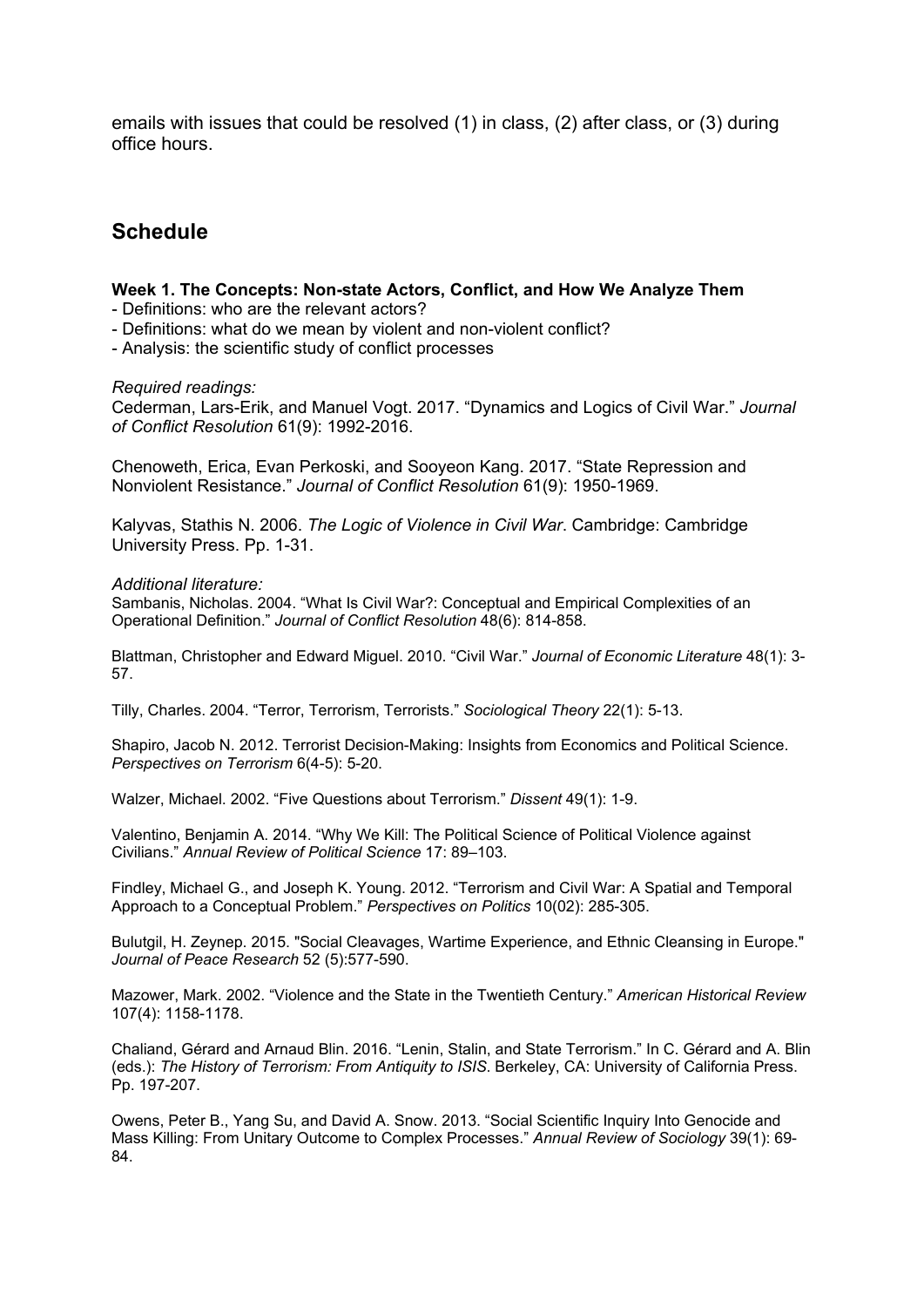# **Week 2. The Conditions for Conflict: Motivations and Opportunities**

- Where and why do political dissent and contention occur?

- Grievances vs. opportunities

*Required readings:*

Goodwin, Jeff. 2001. *No Other Way Out: States and Revolutionary Movements, 1945-1991*. Cambridge: Cambridge University Press. Pp. 3-34.

Cederman, Lars-Erik, Andreas Wimmer, and Brian Min. 2010. "Why Do Ethnic Groups Rebel? New Data and Analysis." *World Politics* 62(1): 87-119.

Vogt, Manuel. 2019. *Mobilization and Conflict in Multiethnic States*. New York: Oxford University Press. Pp. 1-15, 43-60.

### *Additional literature:*

Skocpol, T. 1979. *States and Social Revolutions: A Comparative Analysis of France, Russia and China*. Cambridge, UK: Cambridge University Press. Pp. 3-43.

Hegre, Havard, Tanja Ellingsen, Scott Gates and Nils Petter Gleditsch. 2001. "Toward a Democratic Civil Peace? Democracy, Political Change, and Civil War, 1816-1992." *The American Political Science Review* 95(1): 33-48.

Boix, Carles. 2008. "Economic Roots of Civil War and Revolutions in the Contemporary World." *World Politics* 60 (3):390–437.

Gurr, Ted Robert. 1994. "Peoples against States: Ethnopolitical Conflict and the Changing World System: 1994 Presidential Address." *International Studies Quarterly* 38(3): 347-77.

Chenoweth, Erica, and Jay Ulfelder. 2017. "Can Structural Conditions Explain the Onset of Nonviolent Uprisings?" *Journal of Conflict Resolution* 61(2): 298-324.

Stewart, Frances. 2008. "Horizontal Inequalities and Conflict: An Introduction and some Hypotheses." In *Horizontal Inequalities and Conflict: Understanding Group Violence in Multiethnic Societies*, edited by F. Stewart. Basingstoke: Palgrave Macmillan. 3-24.

Vogt, Manuel. 2019. *Mobilization and Conflict in Multiethnic States*. New York: Oxford University Press. Pp. 77-101.

Yashar, Deborah J. 2005. *Contesting Citizenship in Latin America: The Rise of Indigenous Movements and the Postliberal Challenge*. New York, NY: Cambridge University Press. Chapter 3.

Fearon, James D., and David D. Laitin. 2003. "Ethnicity, Insurgency, and Civil War." *The American Political Science Review* 97(1): 75-90.

Collier, Paul, and Anke Hoeffler. 2004. "Greed and Grievance in Civil War." *Oxford Economic Papers* 56(4): 563-595.

White, Peter B., Dragana Vidovic, Belén González, Kristian S. Gleditsch and David E. Cunningham. 2015. "Nonviolence as a Weapon of the Resourceful: From Claims to Tactics in Mobilization." *Mobilization: An International Quarterly* 20(4): 471-91.

Hendrix, Cullen S. 2010. "Measuring State Capacity: Theoretical and Empirical Implications for the Study of Civil Conflict." *Journal of Peace Research* 47(3): 273-85.

Snyder, Richard and Ravi Bhavnani. 2005. "Diamonds, Blood, and Taxes: A Revenue-Centered Framework for Explaining Political Order." *Journal of Conflict Resolution* 49(4): 563-97.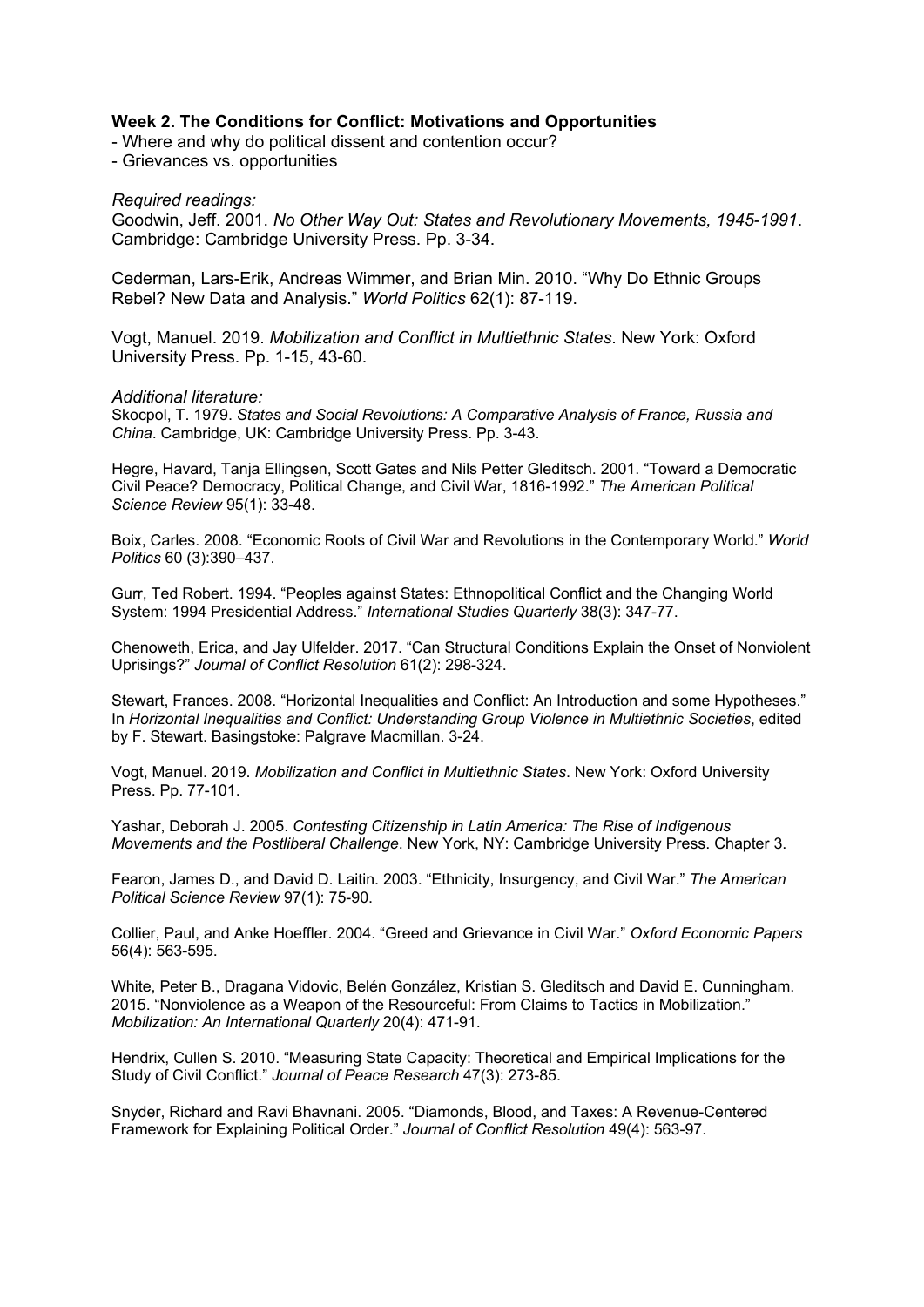# **Week 3. Strategic Dilemma: The Organization of Collective Action**

- How do political movements emerge?
- Individual-level motivations for political activism
- How are individual motivations organized into collective dissent?

### *Required readings:*

Gurr, Ted Robert. 1968. "Psychological Factors in Civil Violence." *World Politics* 20(2): 245- 78.

Tilly, Charles. 1978. *From Mobilization to Revolution*. New York: McGraw-Hill. Chapter 3.

McAdam, Doug. 1982. *Political Process and the Development of Black Insurgency, 1930- 1970*. Chicago: University of Chicago Press. Chapter 3.

#### *Additional literature:*

Wood, Elisabeth J. 2003. *Insurgent Collective Action and Civil War in El Salvador*. Cambridge: Cambridge University Press. Chapter 1.

Kalyvas, Stathis N., and Matthew A. Kocher. 2007. "How 'Free' Is Free Riding in Civil Wars? Violence, Insurgency, and the Collective Action Problem." *World Politics* 59(2): 177–216.

Lichbach, Mark I. 1994. "Rethinking Rationality and Rebellion: Theories of Collective Action and Problems of Collective Dissent." *Rationality and Society*, 6(1): 8–39.

Lee, Alexander. 2011. "Who Becomes a Terrorist? Poverty, Education, and the Origins of Political Violence." *World Politics* 63(2): 203-245.

Humphreys, Macartan, and Jeremy M. Weinstein. 2008. "Who Fights? The Determinants of Participation in Civil War." *American Journal of Political Science* 52(2): 436–455.

Tezcür, Günes Murat. 2016. "Ordinary People, Extraordinary Risks: Participation in an Ethnic Rebellion." *American Political Science Review* 110(2): 247-264.

Krueger, Alan B., and Jitka Malečková. 2003. "Education, Poverty and Terrorism: Is There a Causal Connection?" *Journal of Economic Perspectives* 17(4): 119–144.

Gates, Scott. 2002. "Recruitment and Allegiance: The Microfoundations of Rebellion." *Journal of Conflict Resolution* 46(1): 111-30.

Vogt, Manuel. 2019. *Mobilization and Conflict in Multiethnic States*. New York: Oxford University Press. Pp. 61-73, 102-118.

Staniland, P. (2012). Organizing Insurgency: Networks, Resources, and Rebellion in South Asia. *International Security* 37(1): 142–177.

Tarrow, Sidney. 1998. *Power in Movement: Social Movements and Contentious Politics*. 2nd ed. New York, NY: Cambridge University Press.

McCarthy, John D., and Mayer N. Zald. 1977. "Resource Mobilization and Social Movements: A Partial Theory." *American Journal of Sociology* 82(6): 1212-1241.

Kim, Hyojoung, and Steven Pfaff. 2012. "Structure and Dynamics of Religious Insurgency." *American Sociological Review* 77(2): 188-215.

Hillmann, Henning. 2008. "Mediation in Multiple Networks: Elite Mobilization before the English Civil War." *American Sociological Review* 73(3): 426–454.

O'Donnell, Guillermo. 1986. "On the Fruitful Convergences of Hirschman's Exit, Voice, and Loyalty, and Shifting Involvements. Reflections from the Recent Argentine Experience." Pp. 249-68 in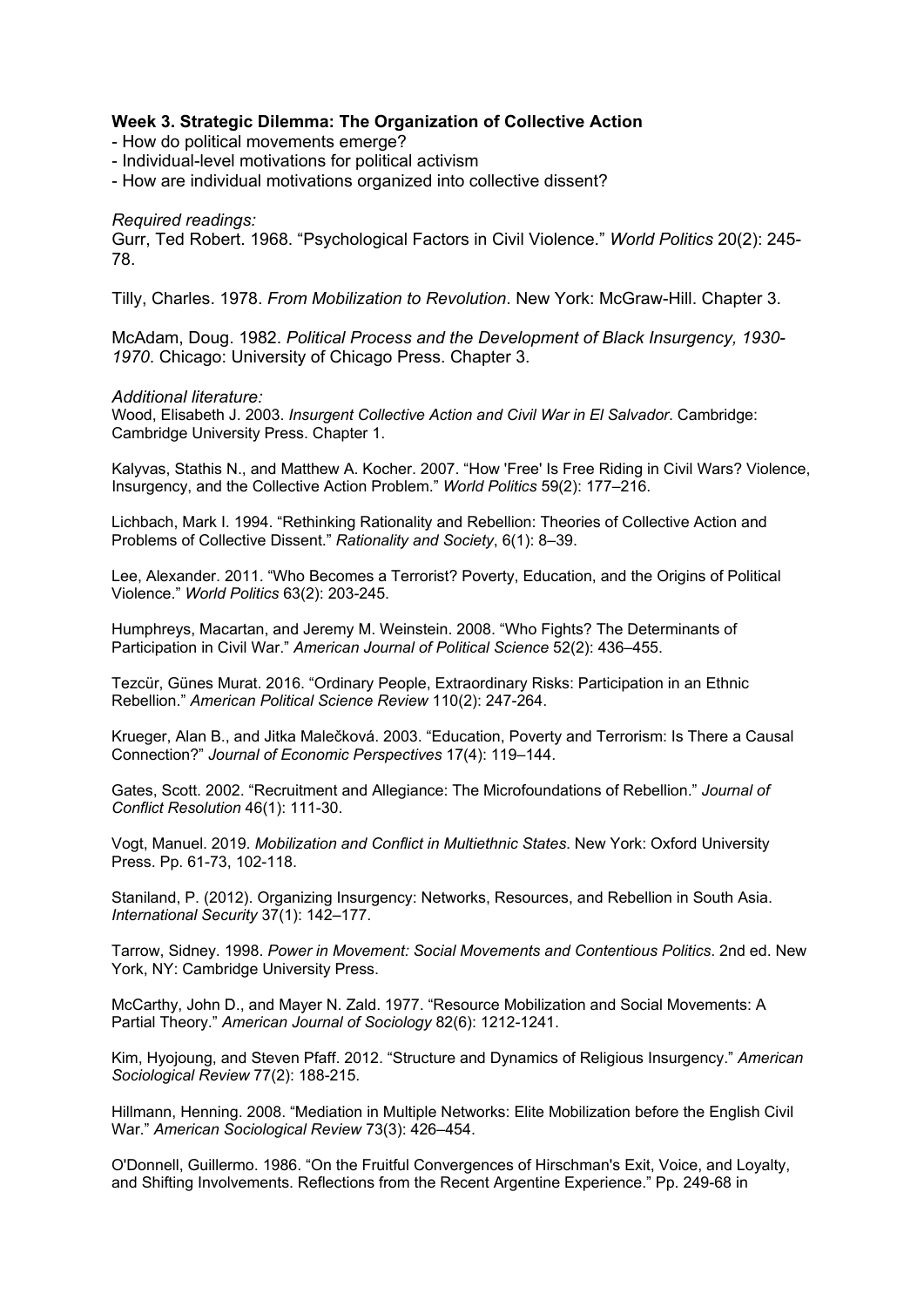*Development, Democracy, and the Art of Trespassing: Essays in Honor of Albert O. Hirschman*, edited by A. Foxley, M. S. McPherson, G. O'Donnell and A. O. Hirschman. Notre Dame, IN: Published for the Helen Kellogg Institute for International Studies by University of Notre Dame Press.

Beissinger, Mark R. 2013. "The Semblance of Democratic Revolution: Coalitions in Ukraine's Orange Revolution." *American Political Science Review* 107(03):574-92.

Tucker, Joshua A. 2007. "Enough! Electoral Fraud, Collective Action Problems, and Post-Communist Colored Revolutions." *Perspectives on Politics* 5(03): 535-551.

Trejo, Guillermo. 2014. "The Ballot and the Street: An Electoral Theory of Social Protest in Autocracies." *Perspectives on Politics* 12(02): 332-352.

Clarke, Killian. 2018. "When Do the Dispossessed Protest? Informal Leadership and Mobilization in Syrian Refugee Camps." *Perspectives on Politics* 16(3): 617-33.

Sageman, Marc. 2016. "Jihadi Networks of Terror." In R. K. Betts (ed.): *Conflict After the Cold War*. New York, NY: Routledge. 506-519.

Magouirk, Justin, Scott Atran, and Marc Sageman. 2008. "Connecting Terrorist Networks." *Studies in Conflict & Terrorism* 31(1): 1-16.

Reynolds, Sean C., and Mohammed M. Hafez. Forthcoming. "Social Network Analysis of German Foreign Fighters in Syria and Iraq." *Terrorism and Political Violence*.

# **Week 4. Strategic Choices I: The State – Accommodation vs. Repression**

- How can states react to dissent?

- When and why do they accommodate or repress opposition movements?
- And what are the consequences of these strategic choices?

*Required readings:*

Tilly, Charles. 1978. *From Mobilization to Revolution*. New York: McGraw-Hill. Chapter 4.

Davenport, Christian. 2007. "State Repression and Political Order." *Annual Review of Political Science* 10(1): 1-23.

Dugan, Laura, and Erica Chenoweth. 2012. "Moving Beyond Deterrence: The Effectiveness of Raising the Expected Utility of Abstaining." *American Sociological Review* 77(4): 597-624.

#### *Additional literature:*

Ritter, Emily Hencken and Courtenay R. Conrad. 2016. "Preventing and Responding to Dissent: The Observational Challenges of Explaining Strategic Repression." *American Political Science Review* 110(01):85-99.

Sullivan, Christopher M. 2016. "Political Repression and the Destruction of Dissident Organizations." *World Politics* 68(04): 645-76.

Siegel, D. A. (2011). When Does Repression Work? Collective Action in Social Networks. *The Journal of Politics* 73(04): 993–1010.

Carey, Sabine C. 2010. "The Use of Repression as a Response to Domestic Dissent." *Political Studies* 58(1): 167-186.

Lichbach, Mark I. 1987. "Deterrence or Escalation? The Puzzle of Aggregate Studies of Repression and Dissent." *Journal of Conflict Resolution* 31(2): 266-297.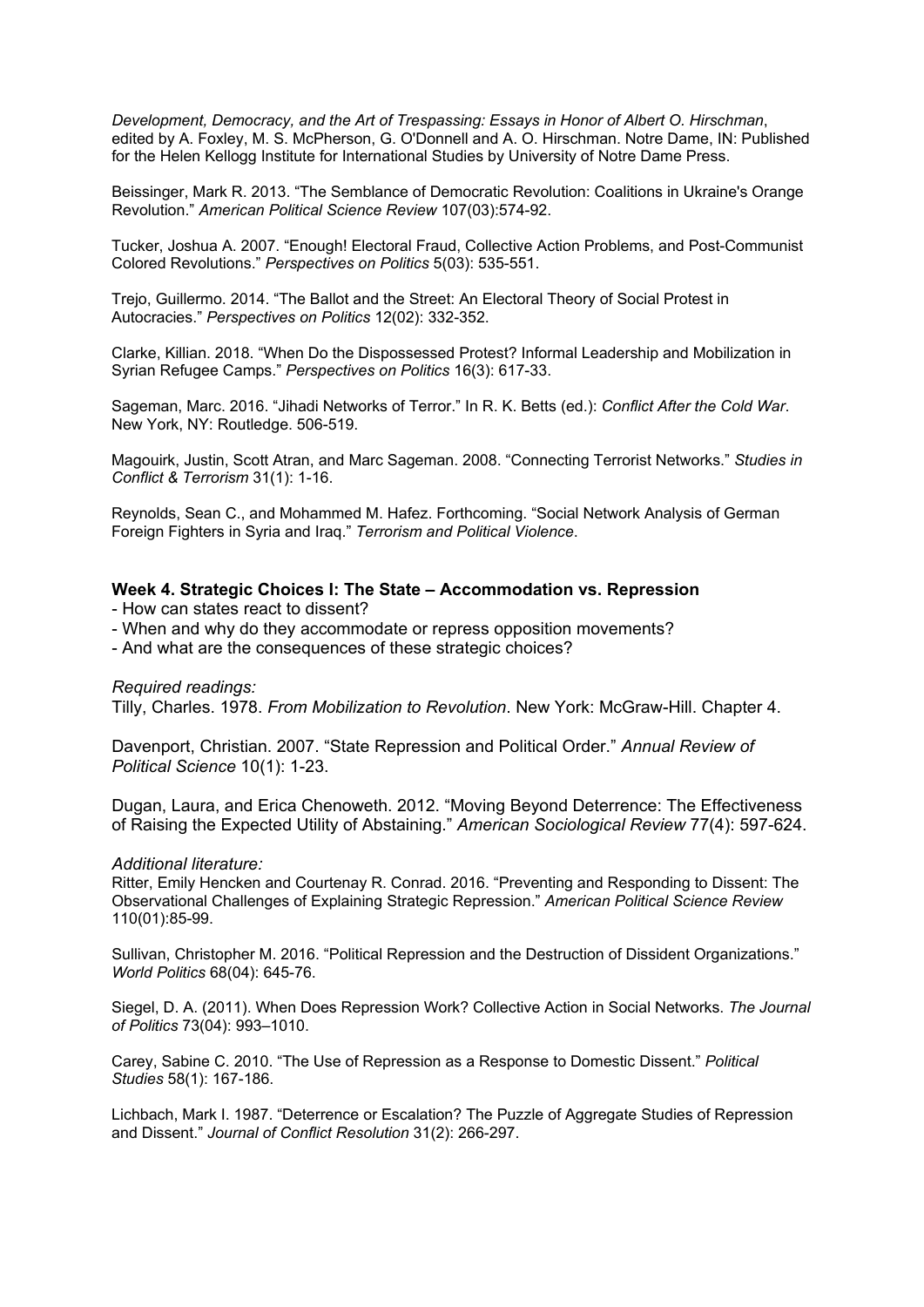Moore, Will H. 1998. "Repression and Dissent: Substitution, Context, and Timing." *American Journal of Political Science* 42(3): 851-873.

Rasler, Karen. 1996. "Concessions, Repression, and Political Protest in the Iranian Revolution." *American Sociological Review* 61(1): 132-152.

Davenport, Christian, Sarah A. Soule, and David A. Armstrong. 2011. "Protesting While Black? The Differential Policing of American Activism, 1960 to 1990." *American Sociological Review* 76(1): 152- 178.

Davenport, Christian. 2005. "Understanding Covert Repressive Action: The Case of the U.S. Government against the Republic of New Africa." *Journal of Conflict Resolution* 49(1): 120-140.

Carey, Sabine C. 2006. "The Dynamic Relationship Between Protest and Repression." *Political Research Quarterly* 59(1): 1-11.

Mason, T. David, and Dale A. Krane. 1989. "The Political Economy of Death Squads: Toward a Theory of the Impact of State-Sanctioned Terror." *International Studies Quarterly* 33(2): 175-198.

Valentino, Benjamin A., Paul Huth and Dylan Balch-Lindsay. 2004. "Draining the Sea: Mass Killing and Guerrilla Warfare." *International Organization* 58(2): 375-407.

Hill, Daniel W. and Zachary M. Jones. 2014. "An Empirical Evaluation of Explanations for State Repression." *American Political Science Review* 108(03):661-87.

Walter, Barbara F. 2006. "Building Reputation: Why Governments Fight Some Separatists but Not Others." *American Journal of Political Science* 50(2): 313-330.

Perliger, Arie. 2012. "How Democracies Respond to Terrorism: Regime Characteristics, Symbolic Power and Counterterrorism." *Security Studies* 21(3): 490-528.

Lehrke, Jesse Paul, and Rahel Schomaker. 2016. "Kill, Capture, or Defend? The Effectiveness of Specific and General Counterterrorism Tactics against the Global Threats of the Post-9/11 Era." *Security Studies* 25(4): 729-762.

Lyall, Jason. 2009. "Does Indiscriminate Violence Incite Insurgent Attacks? Evidence from Chechnya." *Journal of Conflict Resolution* 53(3): 331-362.

LaFree, Gary, Laura Dugan, and Raven Korte. 2009. "The Impact of British Counterterrorist Strategies on Political Violence in Northern Ireland: Comparing Deterrence and Backlash Models." *Criminology* 47(1): 17-45.

Sullivan, Christopher M., and Christian Davenport. 2017. "The Rebel Alliance Strikes Back: Understanding the Politics of Backlash Mobilization." *Mobilization* 22(1): 39-56.

Sullivan, Christopher M. 2014. "The (in)Effectiveness of Torture for Combating Insurgency." *Journal of Peace Research* 51(3):388-404.

Longo, Matthew, Daphna Canetti-Nisim, and Nancy Hite-Rubin. 2014. "A Checkpoint Effect? Evidence from a Natural Experiment on Travel Restrictions in the West Bank." *American Journal of Political Science* 58(4): 1006–1023.

Johnston, Patrick B. 2012. "Does Decapitation Work?" *International Security* 36 (4):47–79.

Carey, Sabine C., and Neil J. Mitchell. 2017. "Progovernment Militias." *Annual Review of Political Science* 20: 127-147.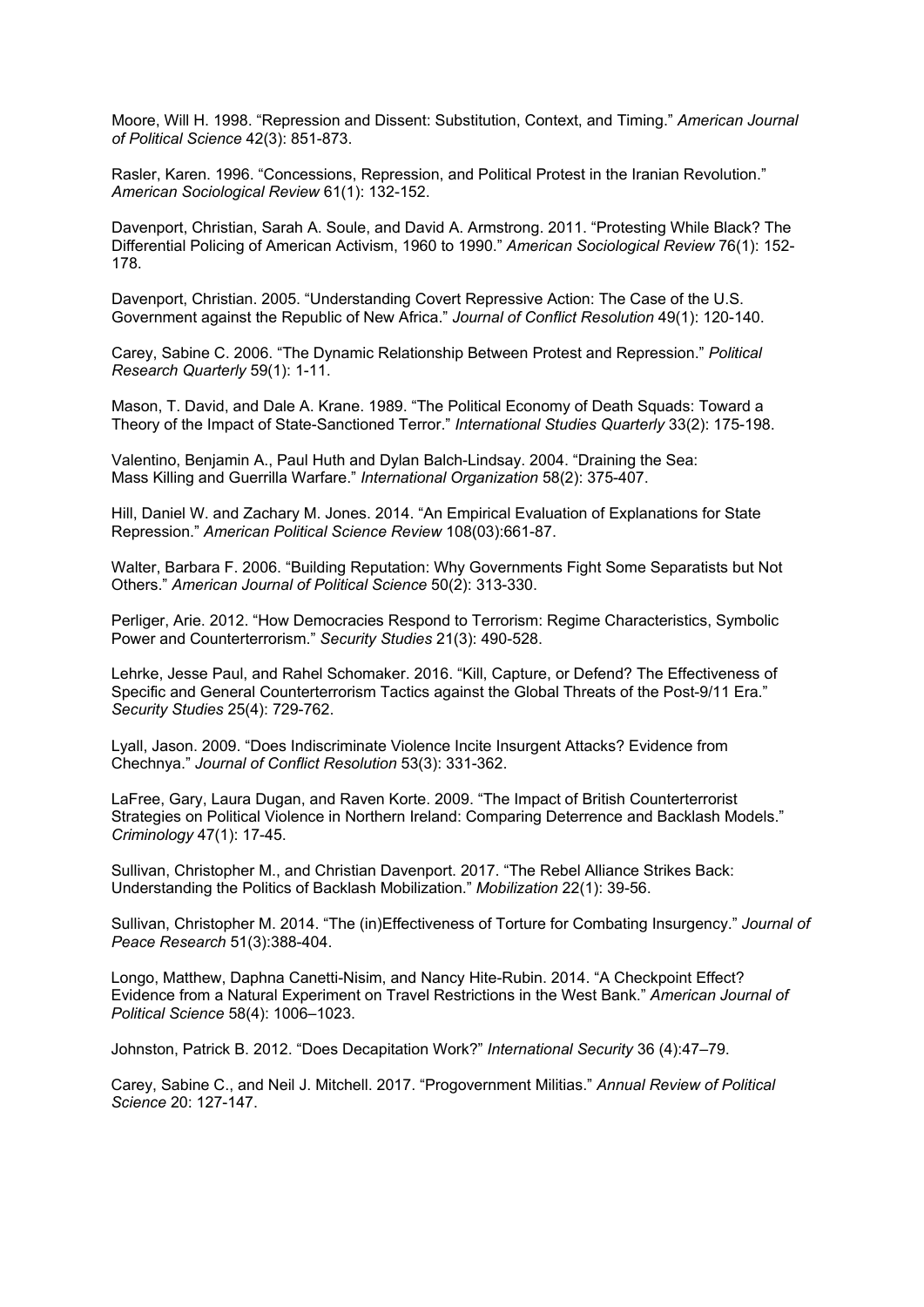# **Week 5. Strategic Choices II: Non-state Actors – Forms of Contention**

- Why do some opposition movements resort to violence while others use non-violent means?

- The influence of organizational characteristics and the strategic environment

- The effectiveness of violent and non-violent resistance

*Required readings:*

Walter, Barbara F. 2009. "Bargaining Failures and Civil War." *Annual Review of Political Science* 12(1): 243-261.

Cunningham, Kathleen Gallagher, Kristin M. Bakke, and Lee J. M. Seymour. 2012. "Shirts Today, Skins Tomorrow: Dual Contests and the Effects of Fragmentation in Self-Determination Disputes." *Journal of Conflict Resolution* 56(1): 67-93.

Humphreys, Macartan, and Jeremy M. Weinstein. 2006. "Handling and Manhandling Civilians in Civil War." *American Political Science Review* 100(3): 429-447.

Stephan, Maria J., and Erica Chenoweth. 2008. "Why Civil Resistance Works." *International Security* 33(1): 7-44.

### *Additional literature:*

Wood, Elisabeth J. 2003. *Insurgent Collective Action and Civil War in El Salvador*. Cambridge: Cambridge University Press. Chapter 4.

Beissinger, Mark R. 1998. "Nationalist Violence and the State: Political Authority and Contentious Repertoires in the Former Ussr." *Comparative Politics* 30(4):401-22.

Buhaug, Halvard. 2006. "Relative Capability and Rebel Objective in Civil War." *Journal of Peace Research* 43(6): 691-708.

de la Calle, Luis, and Ignacio Sanchez-Cuenca. 2012. "Rebels without a Territory: An Analysis of Nonterritorial Conflicts in the World, 1970-1997." *Journal of Conflict Resolution* 56(4): 580-603.

Wood, Reed M. 2010. "Rebel Capability and Strategic Violence against Civilians." *Journal of Peace Research* 47(5): 601-614.

Asal, Victor, Mitchell Brown, and Marcus Schulzke. 2015. "'Kill Them All—Old and Young, Girls and Women and Little Children': An Examination of the Organizational Choice of Targeting Civilians." *Political Science Research and Methods* 3(03): 589-607.

Pearlman, Wendy. 2008/09. "Spoiling Inside and Out: Internal Political Contestation and the Middle East Peace Process." *International Security* 33(3): 79–109.

Lawrence, Adria. 2010. "Triggering Nationalist Violence: Competition and Conflict in Uprisings against Colonial Rule." *International Security* 35(2): 88–122.

Wood, Reed M., and Jacob D. Kathman. 2015. "Competing for the Crown: Inter-rebel Competition and Civilian Targeting in Civil War." *Political Research Quarterly* 68(1): 167-179.

Nemeth, Stephen. 2014. "The Effect of Competition on Terrorist Group Operations." *Journal of Conflict Resolution* 58(2): 336-362.

Bloom, Mia M. 2004. "Palestinian Suicide Bombing: Public Support, Market Share, and Outbidding." *Political Science Quarterly* 119 (1):61-88.

Findley, Michael G., and Joseph K. Young. 2012. "More Combatant Groups, More Terror?: Empirical Tests of an Outbidding Logic." *Terrorism and Political Violence* 24(5): 706-721.

Kaufman, Stuart J. 1996. "Spiraling to Ethnic War." *International Security* 21(2): 108-138.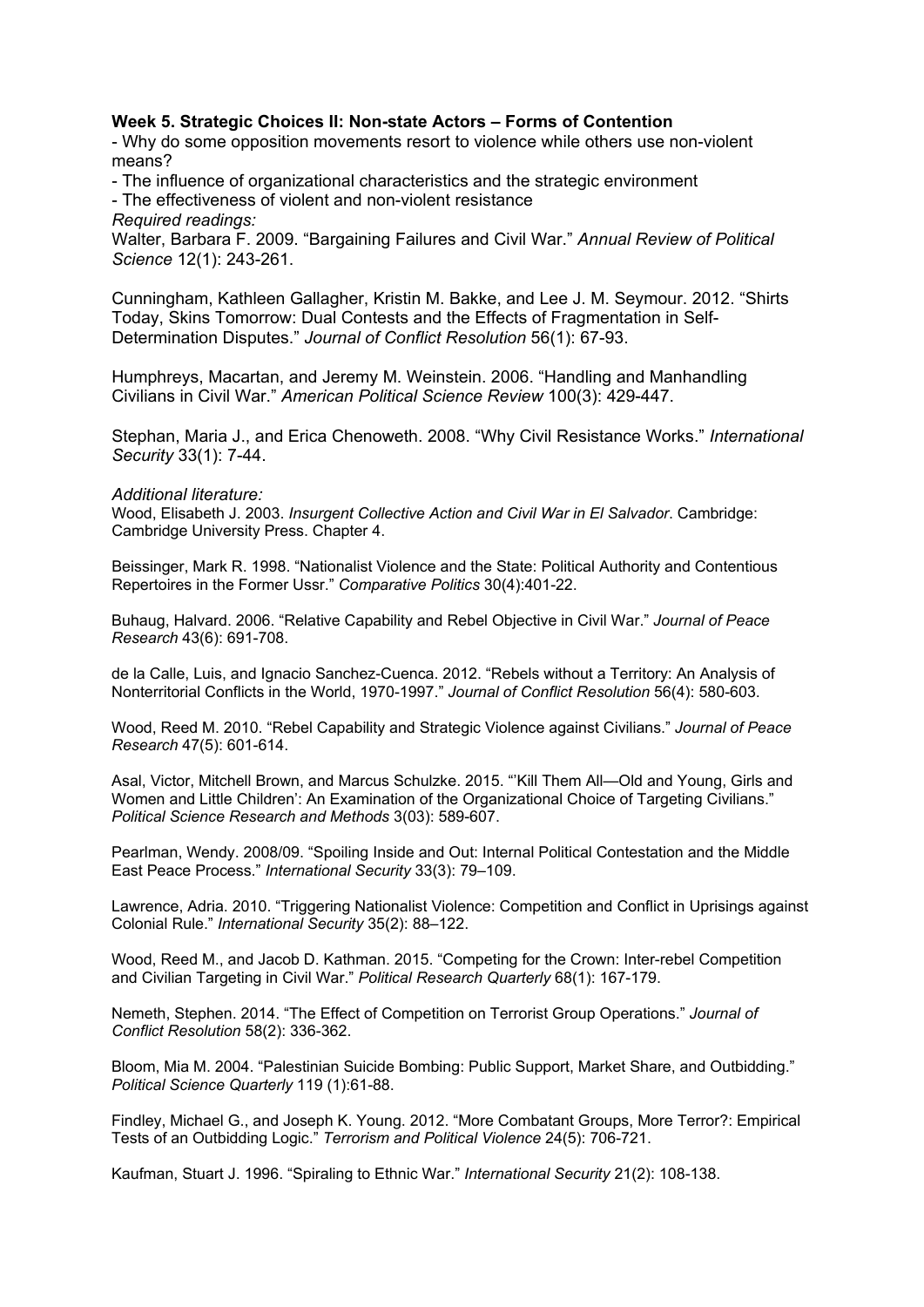Metternich, Nils W., Cassy Dorff, Max Gallop, Simon Weschle, and Michael D. Ward. 2013. "Antigovernment Networks in Civil Conflicts: How Network Structures Affect Conflictual Behavior." *American Journal of Political Science* 57(4): 892–911.

Krause, Peter. 2014. "The Structure of Success: How the Internal Distribution of Power Drives Armed Group Behavior and National Movement Effectiveness." *International Security* 38(3): 72-116.

Worsnop, Alec. 2017. "Who Can Keep the Peace? Insurgent Organizational Control of Collective Violence." *Security Studies* 26(3): 482-516.

Pape, Robert A. 2003. "The Strategic Logic of Suicide Terrorism." *American Political Science Review* 97(3): 343-361.

Balcells, Laia. 2010. Rivalry and Revenge: Violence against Civilians in Conventional Civil Wars. *International Studies Quarterly* 54(2): 291–313.

Fjelde, Hanne, and Lisa Hultman. 2014. "Weakening the Enemy: A Disaggregated Study of Violence against Civilians in Africa." *Journal of Conflict Resolution* 58(7): 1230-1257.

Salehyan, Idean, David Siroky, and Reed M. Wood. 2014. "External Rebel Sponsorship and Civilian Abuse: A Principal-Agent Analysis of Wartime Atrocities." *International Organization* 68(3): 633-661.

Pischedda, Costantino. 2018. "Wars within Wars: Why Windows of Opportunity and Vulnerability Cause Inter-Rebel Fighting in Internal Conflicts." *International Security* 43(1): 138–76.

Krause, Peter. 2013. "The Political Effectiveness of Non-State Violence: A Two-Level Framework to Transform a Deceptive Debate." *Security Studies* 22(2): 259-294.

Rivera, Mauricio, and Kristian Skrede Gleditsch. 2013. "Fresh Carnations or All Thorn, no Rose? Nonviolent Campaigns and Transitions in Autocracies." *Journal of Peace Research* 50(3): 385-400.

Wouters, Ruud, and Stefaan Walgrave. 2017. "Demonstrating Power: How Protest Persuades Political Representatives." *American Sociological Review* 82(2): 361-383.

Crenshaw, Martha. 1981. "The Causes of Terrorism." *Comparative Politics* 13(4): 379-399.

Kydd, Andrew H., and Barbara F. Walter. 2006. "The Strategies of Terrorism." *International Security* 31 (1):49–80.

Abrahms, M. 2012. "The Political Effectiveness of Terrorism Revisited." *Comparative Political Studies* 45(3): 366-393.

Fortna, Virginia Page. 2015. "Do Terrorists Win? Rebels' Use of Terrorism and Civil War Outcomes." *International Organization* 69(3): 519-556.

Thomas, Jakana. 2014. "Rewarding Bad Behavior: How Governments Respond to Terrorism in Civil War." *American Journal of Political Science* 58(4): 804-818.

Wood, Reed M., and Jacob D. Kathman. 2013. "Too Much of a Bad Thing? Civilian Victimization and Bargaining in Civil War." *British Journal of Political Science* 44(3): 685-706.

### **Week 6. Technologies of Resistance**

- How does the emergence and use of new technologies shape the power relations between state and non-state actors?

- The impact of the Internet and other ICT

*Required readings:*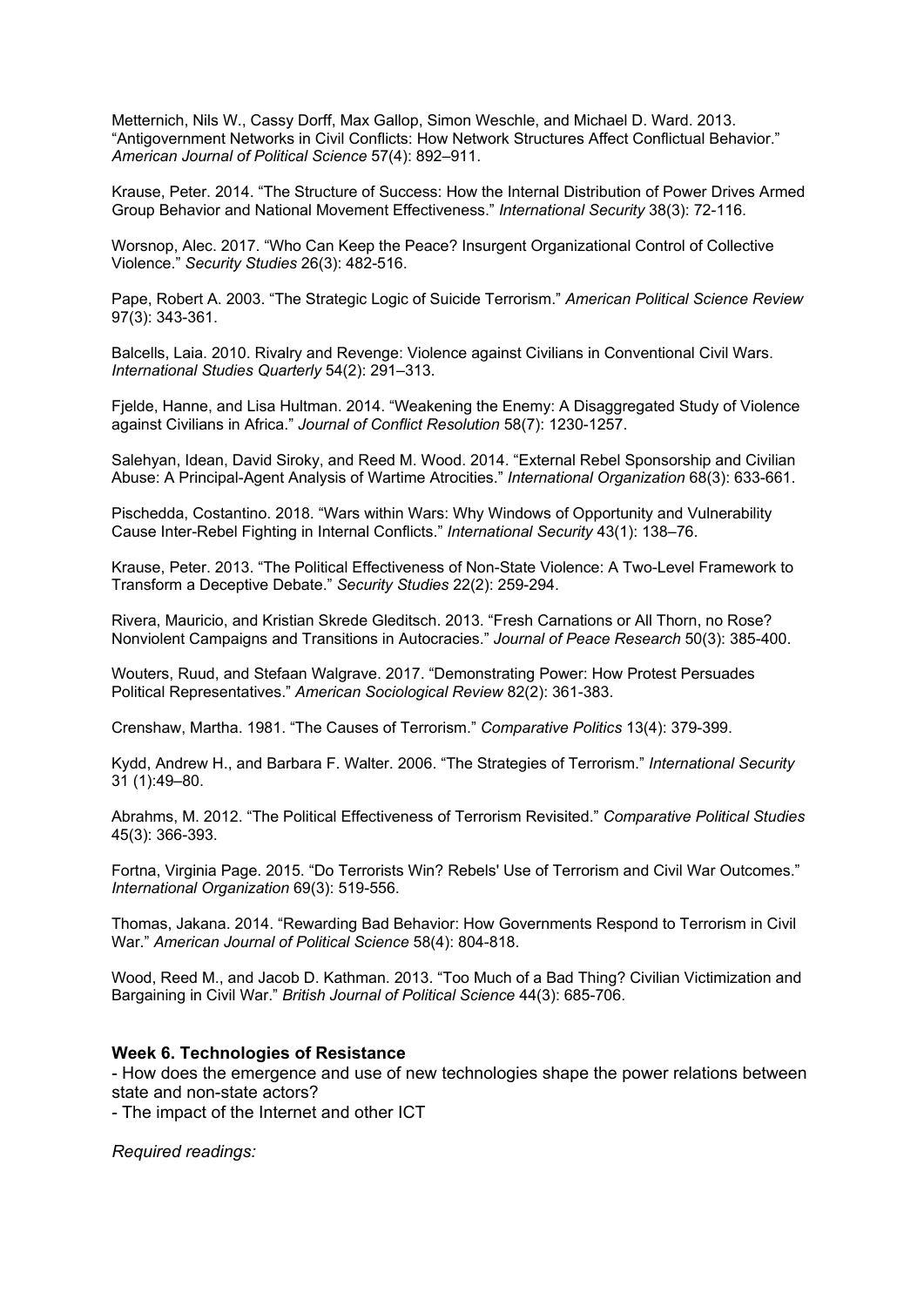Zeitzoff, Thomas. 2017. "How Social Media Is Changing Conflict." *Journal of Conflict Resolution* 61(9): 1970-1991.

Weidmann, Nils B., and Espen G. Rød. 2015. "Empowering Activists or Autocrats? The Internet in Authoritarian Regimes." *Journal of Peace Research* 52(3): 338-351.

Lyall, Jason, and Isaiah Wilson. 2009. "Rage Against the Machines: Explaining Outcomes in Counterinsurgency Wars." *International Organization* 63(01): 67–106.

*Additional literature:*

Gohdes, Anita R. 2018. "Studying the Internet and Violent Conflict." *Conflict Management and Peace Science* 35(1): 89-106.

Benson, David C. 2014. "Why the Internet Is Not Increasing Terrorism." *Security Studies* 23(2): 293- 328.

Pierskalla, Jan H., and Florian M. Hollenbach. 2013. "Technology and Collective Action: The Effect of Cell Phone Coverage on Political Violence in Africa." *American Political Science Review* 107(02): 207-224.

Shapiro, Jacob N., and David A. Siegel. 2015. "Coordination and Security: How Mobile Communications Affect Insurgency." *Journal of Peace Research* 52(3): 312-322.

Beissinger, Mark R. 2017. "'Conventional' and 'Virtual' Civil Societies in Autocratic Regimes." *Comparative Politics* 49(3):351-71.

Gohdes, Anita R. 2015. "Pulling the Plug: Network Disruptions and Violence in Civil Conflict." *Journal of Peace Research* 52(3): 352-367.

Earl, Jennifer. 2006. "Pursuing Social Change Online: The Use of Four Protest Tactics on the Internet." *Social Science Computer Review* 24(3): 362-377.

Chen, Hsinchun, Wingyan Chung, Jialun Qin, Edna Reid, Marc Sageman, and Gabriel Weimann. 2008. "Uncovering the Dark Web: A Case Study of Jihad on the Web." *Journal of the American Society for Information Science and Technology* 59(8): 1347-1359.

Bruns, Axel, Tim Highfield, and Jean Burgess. 2013. "The Arab Spring and Social Media Audiences: English and Arabic Twitter Users and their Networks." *American Behavioral Scientist* 57(7): 871-898.

Clarke, Killian and Korhan Koçak. Forthcoming. "Launching Revolution: Social Media and the Egyptian Uprising's First Movers." *British Journal of Political Science*.

Brooke, Steven, and Neil Ketchley. 2018. "Social and Institutional Origins of Political Islam." *American Political Science Review* 112 (02): 376-394.

Andrews, Kenneth T., and Michael Biggs. 2005. "The Dynamics of Protest Diffusion: Movement Organizations, Social Networks, and News Media in the 1960 Sit-Ins." *American Sociological Review* 71(5): 752-777.

Kern, Holger Lutz. 2011. "Foreign Media and Protest Diffusion in Authoritarian Regimes: The Case of the 1989 East German Revolution." *Comparative Political Studies* 44(9): 1179-1205.

Yanagizawa-Drott, David. 2014. "Propaganda and Conflict: Evidence from the Rwandan Genocide." *The Quarterly Journal of Economics* 129(4): 1947-94.

Rapoport, David C. 2002. "The Four Waves of Rebel Terror and September 11." *Anthropoetics* 8(1): 1-17.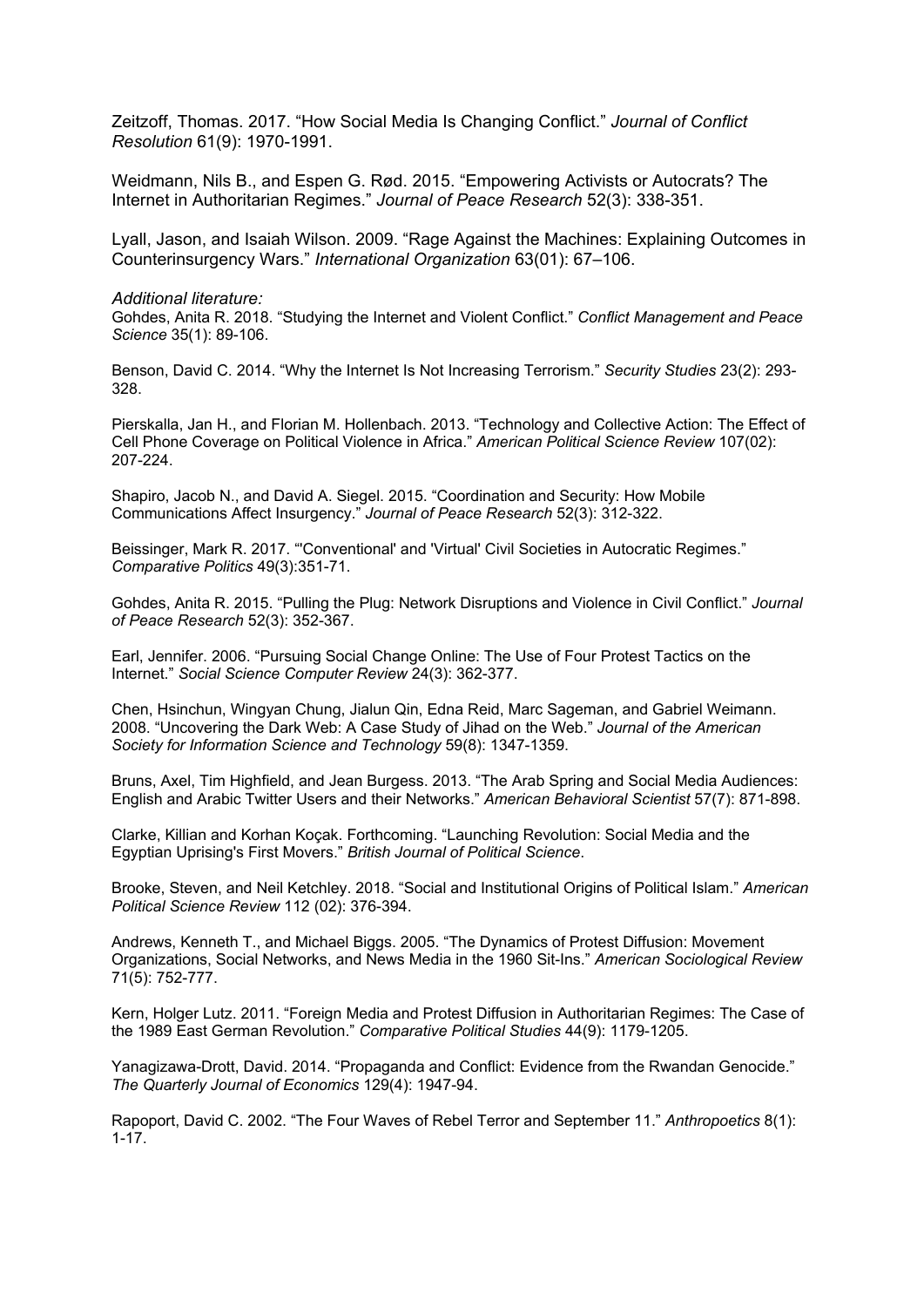### **Week 7. Ideologies of Resistance**

- What is ideology and what is political extremism?
- How do non-state actors make use of ideology?
- And how do ideology and extremism affect conflict dynamics?

### *Required readings:*

Gutiérrez Sanín, Francisco, and Elisabeth J. Wood. 2014. "Ideology in Civil War: Instrumental Adoption and beyond." *Journal of Peace Research* 51(2): 213–226.

Costalli, Stefano, and Andrea Ruggeri. 2015. "Indignation, Ideologies, and Armed Mobilization: Civil War in Italy, 1943–45." *International Security* 40(2): 119-157.

McCauley, Clark, and Sophia Moskalenko. 2008. "Mechanisms of Political Radicalization: Pathways Toward Terrorism." *Terrorism and Political Violence* 20(3): 415–433.

#### *Additional literature:*

Leader Maynard, Jonathan. Forthcoming. "Ideology and Armed Conflict." *Journal of Peace Research*.

Thaler, Kai M. 2012. "Ideology and Violence in Civil Wars: Theory and Evidence from Mozambique and Angola." *Civil Wars* 14(4): 546-567.

Ugarriza, Juan E., and Matthew J. Craig. 2013. "The Relevance of Ideology to Contemporary Armed Conflicts." *Journal of Conflict Resolution* 57(3): 445-477.

Schubiger, Livia, and Matthew Zelina. 2017. "Ideology in Armed Groups." *PS: Political Science & Politics* 50(04): 948-952.

Isaacs, Matthew. 2016. "Sacred Violence or Strategic Faith? Disentangling the Relationship between Religion and Violence in Armed Conflict." *Journal of Peace Research* 53(2): 211-225.

Wood, Reed M., and Jakana Thomas. 2017. "Women on the Frontline: Rebel Group Ideology and Women's Participation in Violent Rebellion." *Journal of Peace Research* 54(1): 31-46.

Lake, David A. 2002. "Rational Extremism: Understanding Terrorism in the Twenty-first Century." *Dialogue IO* 1(1): 15-29.

Walter, Barbara F. 2017. "The Extremist's Advantage in Civil Wars." *International Security* 42 (2):7-39.

Kalyvas, Stathis N. 2018. "Jihadi Rebels in Civil War." *Daedalus* 147(1): 36-47.

Moghaddam, F. M. 2005. "The Staircase to Terrorism: A Psychological Exploration." *American Psychologist* 60(2): 161-169.

McCauley, Clark, and Sophia Moskalenko. 2017. "Understanding Political Radicalization: The Two-Pyramids Model." *American Psychologist* 72(3): 205-216.

Doosje, Bertjan, Fathali M. Moghaddam, Arie W. Kruglanski, Arjan de Wolf, Liesbeth Mann, and Allard R. Feddes. 2016. "Terrorism, Radicalization and De-radicalization." *Current Opinion in Psychology* 11: 79-84.

Hafez, Mohammed, and Creighton Mullins. 2015. "The Radicalization Puzzle: A Theoretical Synthesis of Empirical Approaches to Homegrown Extremism." *Studies in Conflict & Terrorism* 38(11): 958-975.

Bartlett, Jamie, and Carl Miller. 2012. "The Edge of Violence: Towards Telling the Difference Between Violent and Non-Violent Radicalization." *Terrorism and Political Violence* 24(1): 1-21.

Jasko, Katarzyna, Gary LaFree, and Arie Kruglanski. 2017. "Quest for Significance and Violent Extremism: The Case of Domestic Radicalization." *Political Psychology* 38(5): 815-831.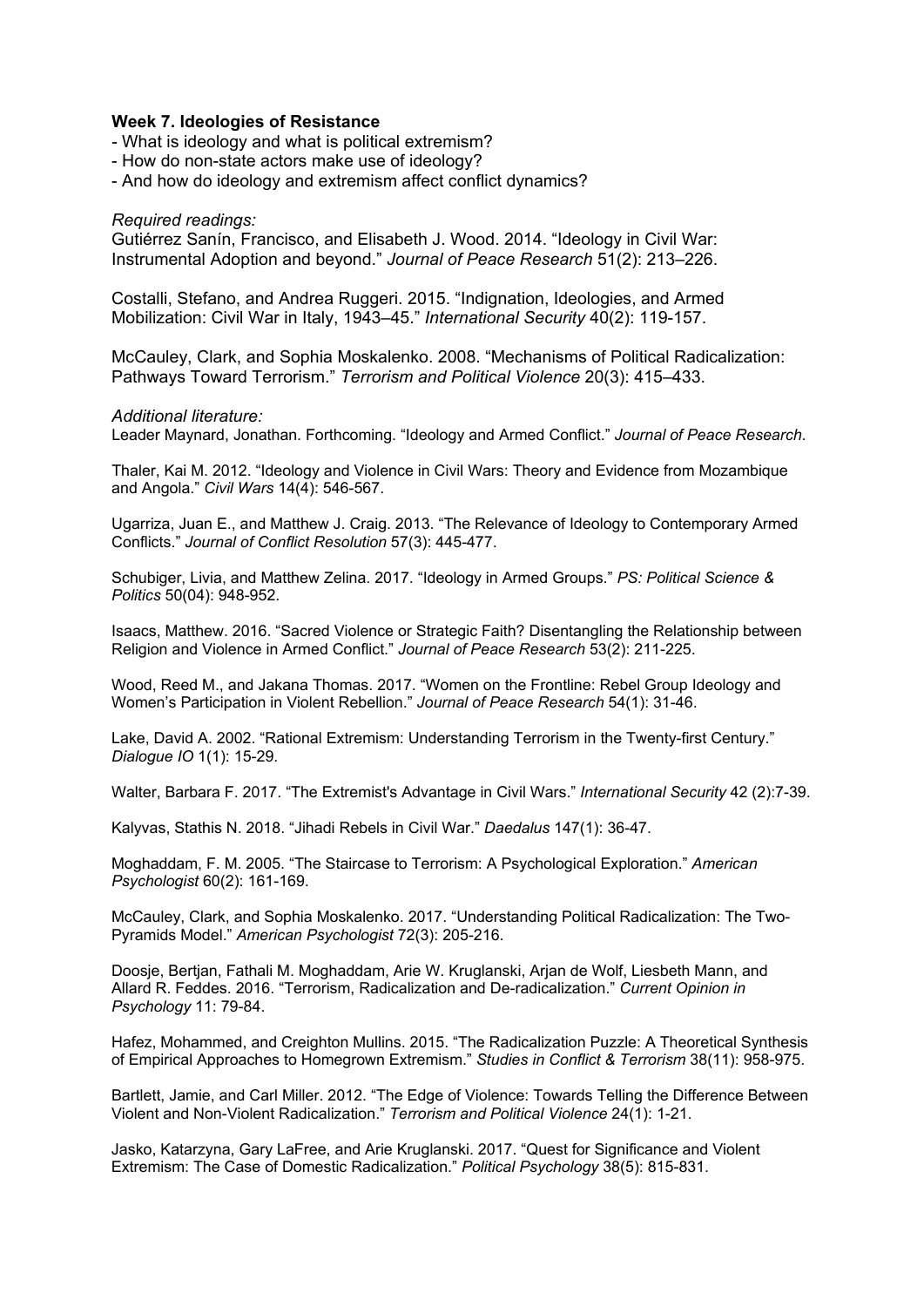Hagan, John, and Wenona Rymond-Richmond. 2008. "The Collective Dynamics of Racial Dehumanization and Genocidal Victimization in Darfur." *American Sociological Review* 73(6): 875– 902.

Mitchell, Neil J. 2004. *Agents of Atrocity: Leaders, Followers, and the Violation of Human Rights in Civil War*. New York, NY: Palgrave Macmillan. Pp. 29-39.

# **Week 8. Conflict Management I: The State – Human Rights, Institutions, and Good Governance**

- What strategies can governments apply to prevent or manage conflict? - And what policy options does the international community have to fence in rogue governments?

### *Required readings:*

Hegre, Håvard, and Håvard Mokleiv Nygård. 2015. "Governance and Conflict Relapse." *Journal of Conflict Resolution* 59(6): 984-1016.

Rothchild, Donald, and Philip G. Roeder. 2005. "Dilemmas of State-Building in Divided Societies." In *Sustainable Peace: Power and Democracy after Civil Wars*, edited by P. G. Roeder and D. Rothchild. Ithaca, NY: Cornell University Press. 1-25.

Cole, Wade M. 2012. "Human Rights as Myth and Ceremony? Reevaluating the Effectiveness of Human Rights Treaties, 1981–2007." American Journal of Sociology 117(4):1131–71.

Sambanis, N. and Schulhofer-Wohl, J. (2009). What's in a Line? Is Partition a Solution to Civil War? *International Security* 34(2):82-118.

### *Additional literature:*

Jarstad, Anna K., and Timothy D. Sisk, eds. 2008. *From War to Democracy: Dilemmas of Peacebuilding*. New York: Cambridge University Press. Chapter 1.

Appel, Benjamin J. 2016. "In the Shadow of the International Criminal Court: Does the Icc Deter Human Rights Violations?". *Journal of Conflict Resolution* 62(1):3-28.

Walsh, James I., and James A. Piazza. 2010. "Why Respecting Physical Integrity Rights Reduces Terrorism." *Comparative Political Studies* 43(5): 551-577.

Walter, Barbara F. 2015. "Why Bad Governance Leads to Repeat Civil War." *Journal of Conflict Resolution* 59(7): 1242-1272.

Albertus, Michael, and Oliver Kaplan. 2013. "Land Reform as a Counterinsurgency Policy." *Journal of Conflict Resolution* 57(2): 198-231.

Hartzell, Caroline and Matthew Hoddie. 2003. Institutionalizing Peace: Power Sharing and Post-Civil War Conflict Management. *American Journal of Political Science* 47(2): 318-332.

Samii, Cyrus. 2013. "Perils or Promise of Ethnic Integration? Evidence from a Hard Case in Burundi." *American Political Science Review* 107(03): 558-573.

Collier, Paul, Anke Hoeffler, and Måns Söderbom. 2008. "Post-Conflict Risks." *Journal of Peace Research* 45(4): 461-478.

Gurr, Ted Robert. 2000. "Ethnic Warfare on the Wane." *Foreign Affairs* 79(3): 52-65.

Roessler, Philip. 2011. "The Enemy Within: Personal Rule, Coups, and Civil War in Africa." *World Politics* 63(2): 300-346.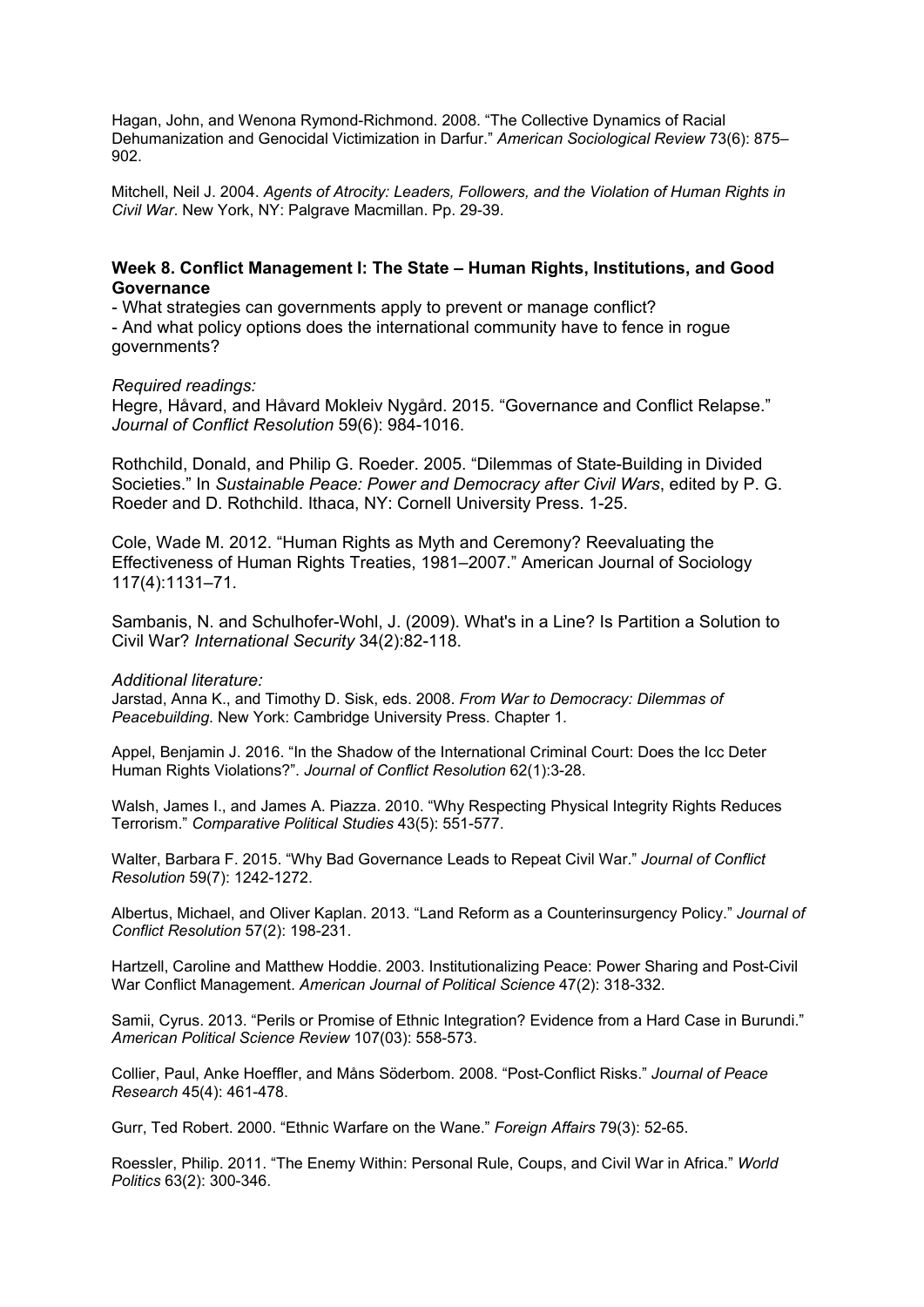Diamond, Larry. 2006. "Promoting Democracy in Post-Conflict and Failed States: Lessons and Challenges." *Taiwan Journal of Democracy* 2(2): 93-116.

Cederman, Lars-Erik, Kristian Skrede Gleditsch, and Simon Hug. 2012. "Elections and Ethnic Civil War." *Comparative Political Studies* 46(3): 387–417.

Cederman, Lars-Erik, Simon Hug, and Lutz F. Krebs. 2010. "Democratization and Civil War: Empirical Evidence." *Journal of Peace Research* 47(4): 377-394.

Brancati, Dawn, and Jack Snyder. 2013. "Time to Kill: The Impact of Election Timing on Postconflict Stability." *Journal of Conflict Resolution* 57(5): 822-853.

Tezcür, Güneş Murat. 2010. "When Democratization Radicalizes: The Kurdish Nationalist Movement in Turkey." *Journal of Peace Research* 47(6): 775-789.

McGarry, John, and Brendan O'Leary. 2009. "Must Pluri-national Federations Fail?" *Ethnopolitics* 8  $(1):5-25.$ 

Cederman, Lars-Erik, Simon Hug, Andreas Schädel, and Julian Wucherpfennig. 2015. "Territorial Autonomy in the Shadow of Conflict: Too Little, Too Late?" *American Political Science Review* 109(2): 354-370.

Downes, Alexander B., and Jonathan Monten. 2013. "Forced to Be Free?: Why Foreign-Imposed Regime Change Rarely Leads to Democratization." *International Security* 37(4): 90-131.

Darden, Keith and Harris Mylonas. 2012. "The Promethean Dilemma: Third-Party State-Building in Occupied Territories." *Ethnopolitics* 11(1):85-93.

Kaufmann, Chaim. 1996. "Possible and Impossible Solutions to Ethnic Civil Wars." *International Security* 20(4):136-75.

### **Week 9. Conflict Management II: Shaping the Motivations and Constraints of Nonstate Actors**

- How can non-violent strategies of opposition be fostered?

- How can the incentives of individuals be shaped in a way that they abstain from violence?

- Disarmament, Demobilization, and Reintegration

*Required readings:*

Walter, Barbara F. 1997. "The Critical Barrier to Civil War Settlement." *International Organization* 51(3): 335-364.

Chowdhury, Arjun, and Ronald R. Krebs. 2009. "Making and Mobilizing Moderates: Rhetorical Strategy, Political Networks, and Counterterrorism." *Security Studies* 18(3): 371- 399.

Humphreys, Macartan, and Jeremy M. Weinstein. 2007. "Demobilization and Reintegration." *Journal of Conflict Resolution* 51(4): 531-567.

### *Additional literature:*

Berman, Eli, Jacob N. Shapiro, and Joseph H. Felter. 2011. "Can Hearts and Minds Be Bought? The Economics of Counterinsurgency in Iraq." *Journal of Political Economy* 119(4): 766-819.

Karell, Daniel and Sebastian Schutte. 2018. "Aid, Exclusion, and the Local Dynamics of Insurgency in Afghanistan." *Journal of Peace Research* 55(6):711-25.